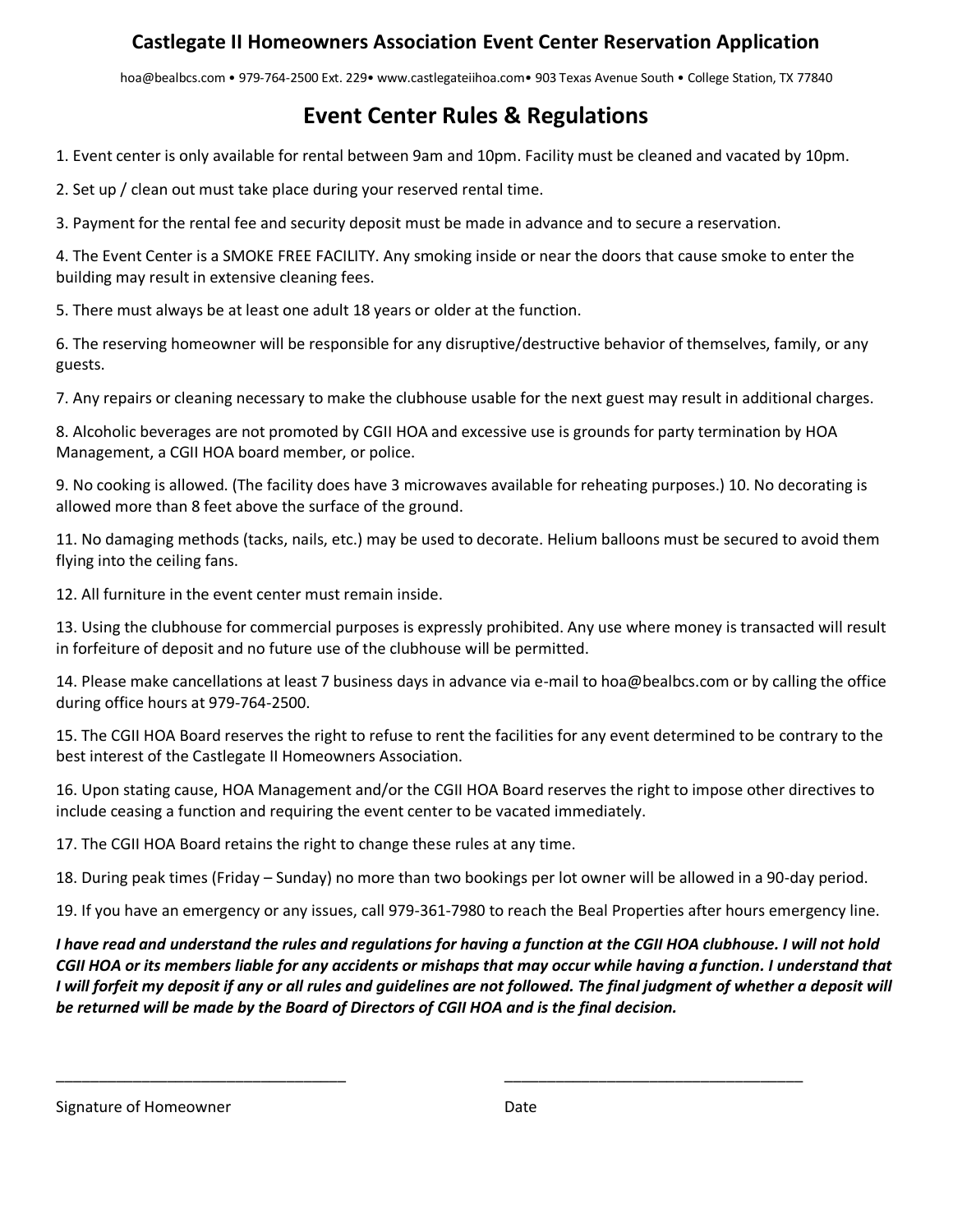hoa@bealbcs.com • 979-764-2500 Ext. 229• www.castlegateiihoa.com• 903 Texas Avenue South • College Station, TX 77840

# **Event Center Checkout Procedures**

- 1. To avoid losing your security deposit, the Event Center must be left in the way it was presented.
- 2. Extra cleaning supplies are located in the kitchen under the sink.
- 3. All decorations/supplies/hanging materials (including tape) must be removed at the end of the event.
- 4. The kitchen counters and sinks are to be cleaned.
- 5. The refrigerator should be wiped clean, inside and out.
- 6. The restrooms should be left as found. Please empty the trash cans and restock the paper products if necessary. You will find fresh paper products in each restroom.
- 7. The floor is to be swept clean and mopped if your guests have spilled anything.
- 8. All tables and chairs must be returned to the closet where they were located.
- 9. Lights and fans should be turned off and temperature set to the guidelines posted inside the Event Center, near the AC controls.
- 10. All indoor trash cans must be emptied. Fresh trash bags are to be placed in the containers. You will find these under the kitchen sink.
- 11. Any trash containers must be returned to their original locations.
- 12. All trash must be removed from the building. The trash bins will be located on the back porch covered area.
- 13. Anything you bring must go home with you. Do not leave anything in the refrigerator or your extra plates and cups on the counter.
- 14. Do not touch any part of the security system. This includes the cameras and floodlights on the front of the building.
- 15. Lock the front and back doors when you leave. Last person out, please exit through the side door in the kitchen.